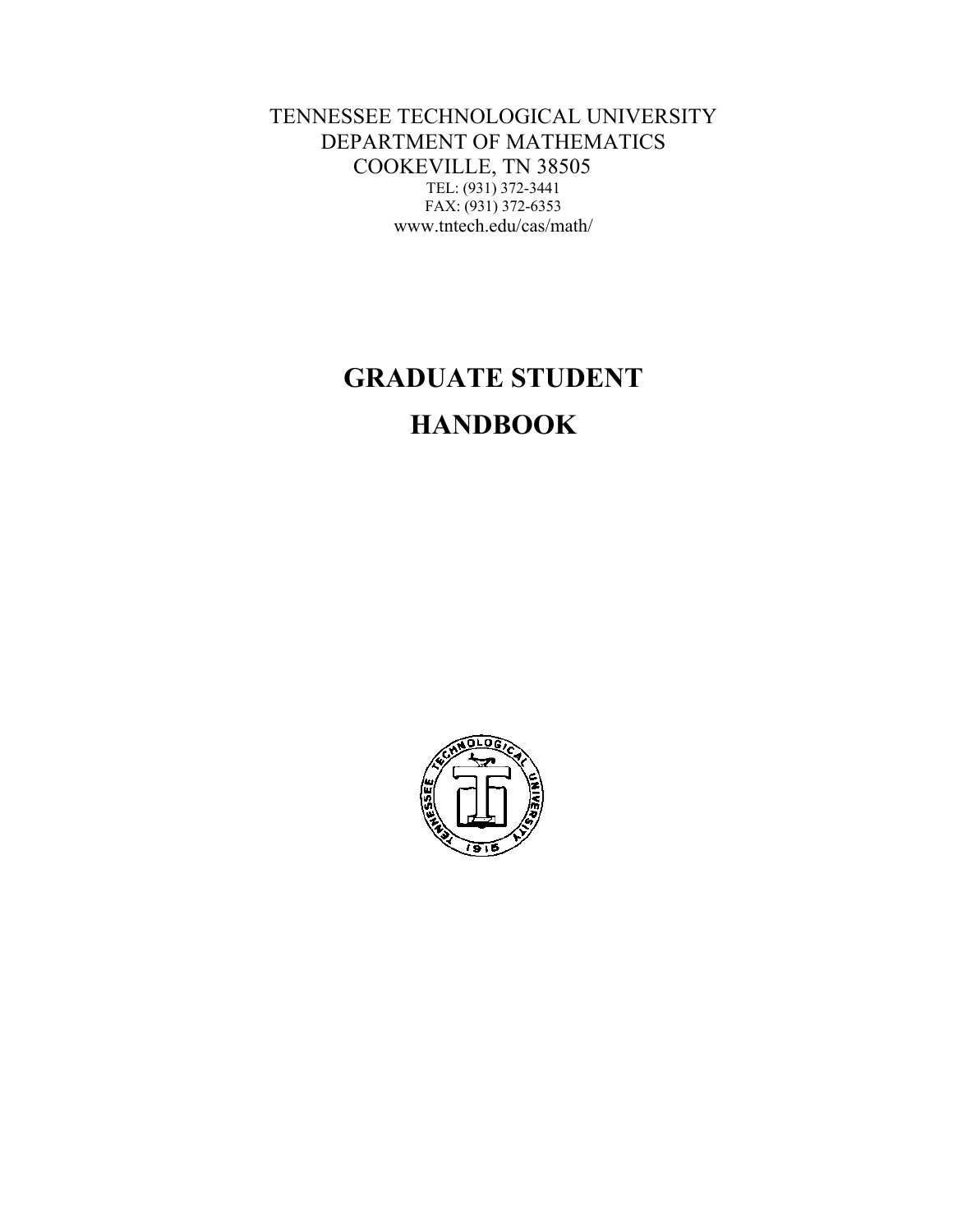#### **CAMPUS AND PROGRAM OF STUDY INFORMATION FOR GRADUATE STUDENTS IN MATHEMATICS**

#### *Dear Prospective or Current Graduate Student:*

*We have prepared this Graduate Student Handbook with you in mind. We have included a description of the application process, reviewed conditions for admission, described responsibilities of our graduate assistants and students and our expectations of you as a graduate student. While we hope that this handbook will answer many of your questions as you progressthrough our Graduate Program, we would like for you to always feel free to stop by the Mathematics Department Office or contact us by phone or e-mail. We look forward to your mathematics graduate studies at Tennessee Technological University.*

*Sincerely,*

*Graduate Faculty* 

Please consult the current "Graduate School Catalog" for the most current and complete information about various Graduate School policies and procedures. The graduate catalog can be found at https://catalog.tntech.edu/index.php.

A link to Tennessee Tech's Graduate Student Handbook can be found at: https://www.tntech.edu/graduatestudies/gradstudent-info.php.

#### **Location**

Tennessee Tech University (Tech) is located in Cookeville, TN, which is 80 miles east of Nashville and 100 miles west of Knoxville on Interstate 40. Major airline services are available through Nashville and Knoxville. A limousine service provides rides to both the Nashville and Knoxville airports. Another major international airport is about 214 miles away in Atlanta, Georgia. Greyhound Bus service connects Cookeville with many major cities. The city of Cookeville, which has a population of more than 34,000, is located on the eastern Highland Rim of Tennessee at an elevation of 1,140 feet and is in the Central Time Zone. In the vicinity of Cookeville, there are three large lakes, several state parks, a multitude of rivers and waterfalls, underground caves, mountain streams with white-water rafting, and more. It is a paradise for boaters, scuba divers, canoeists, fishermen, and hikers.

The Department of Mathematics is housed in Bruner Hall (see campus maps available at https://www.tntech.edu/maps/). The department's office is in Bruner 217, and most faculty offices are found throughout the building. Our two departmental administrative associates, Patsy Peavyhouse (931-372-3441) and Alicia Bowman (931-372-3442), are able to help you with many questions you may have.

#### **Graduate Student Advisor**

Dr. Amy Chambers is the Graduate Student Advisor. Her office is in Bruner 222, and her e-mail address is  $achambers@tntech.edu$ . She serves as the initial academic advisor for graduate students. During the first year of study, each student should select their Advisory Committee, which then directs their studies.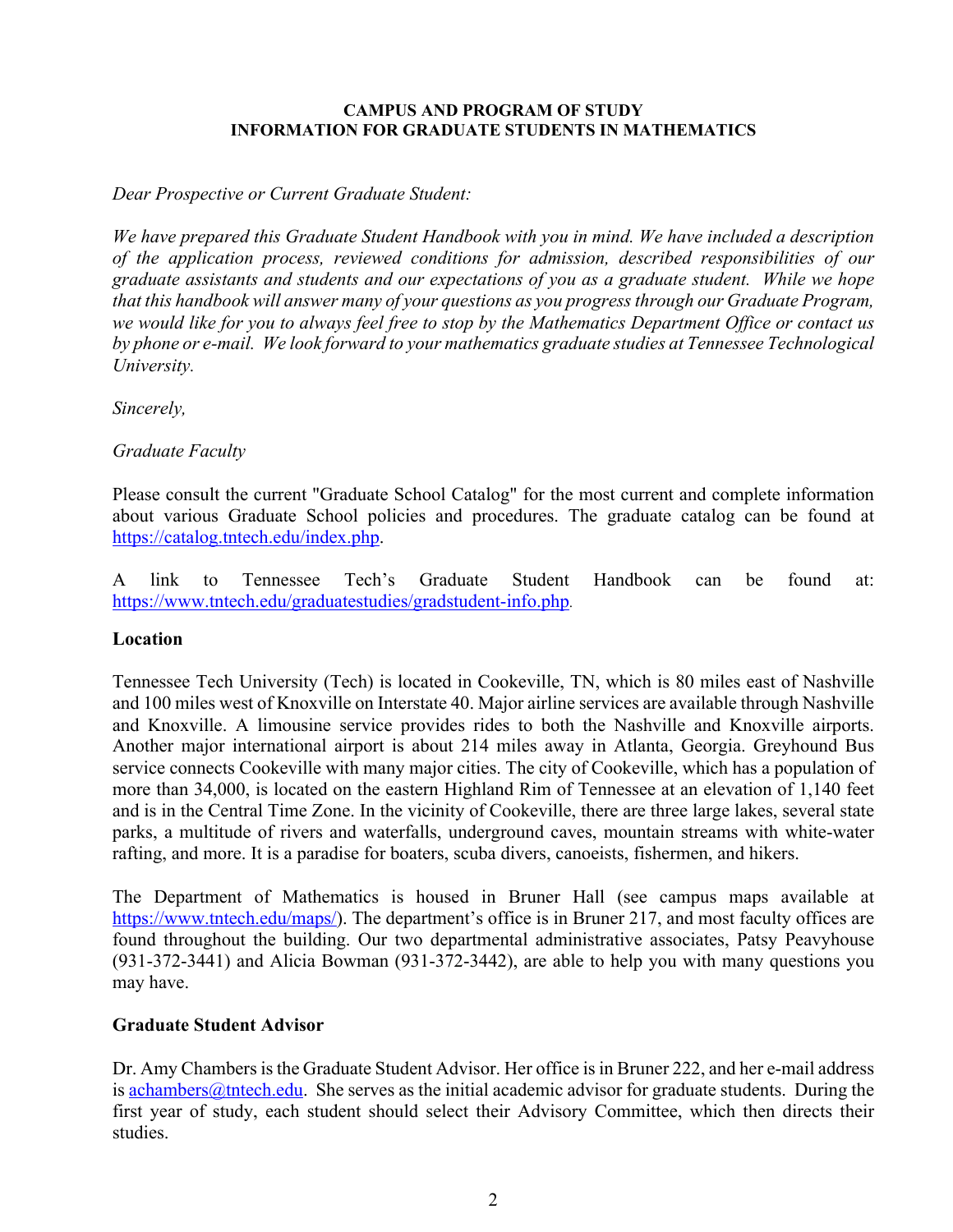The Graduate Student Advisor also:

- 1. Informs students about policies of the Mathematics Department and the Graduate School and makes sure that these policies are followed and various deadlines are met, etc.
- 2. Conducts the Teaching Seminar and the Graduate Seminar.
- 3. Is responsible for scheduling presentations of students and faculty at the Graduate Seminar.
- 4. Is the first person to contact with questions outside of academic advising, e.g. about conducting classes and other matters related to your teaching duties.

## **Admission to the M.S. in MATH Graduate Program**

Information about how to apply can be found at https://www.tntech.edu/graduatestudies/howapply.php.

Admission to the College of Graduate Studies is open to anyone holding a Bachelor's or Master's degree from an accredited college or university. A foreign degree must be equivalent to a U.S. Bachelor's degree and must be accredited by its regional or national accreditation agency or Ministry of Higher Education. Applicants should have completed undergraduate or graduate work of sufficient quality and scope to enable them to successfully pursue graduate study.

## **Most incoming students start our program in the fall semester. Students interested in starting in a fall semester should complete their application materials by February 1. Admission decisions and graduate assistantship awards are typically made by the end of March.**

As a necessary condition to be admitted to the Mathematics Graduate Program with Full Standing, an applicant must meet the following minimum requirements:

- 1. Successful completion (at least a "C" or better) of at least one semester-long undergraduate course in Abstract Algebra (MATH 4010 or equivalent)
- 2. Successful completion (at least a "C" or better) of at least one semester-long undergraduate courses in Real Analysis (MATH 4110 or equivalent)
- 3. An overall undergraduate QPA of at least 2.5 (based on a 4.0 scale)
- 4. At least 3 letters of recommendation, each indicating an expectation for success in a graduate mathematics program
- 5. (International Students Only) A TOEFL score of at least 550 or an IELTS score of at least 6.0 **or** the attainment of level 9 in the FLS international Intensive ESL program
- 6. Demonstrated potential for success in a graduate mathematics program by attaining **at least one** of the following:
	- o An overall undergraduate mathematics QPA of at least 3.5 (based on a 4.0 scale)
	- o At least a 140 verbal score, 150 quantitative score, and 3.0 analytical writing score on the GRE General Examination
	- o At least a 700 on the GRE Subject Test in Mathematics

It should be understood that fulfilling the above minimum requirements is not sufficient to guarantee that an applicant will be admitted with full standing. A student may be admitted to the Mathematics Graduate Program with Provisional Standing if one or more of the above requirements are not met, assuming that the student has an overall undergraduate QPA of at least 2.25 (based on a 4.0 scale) and at least 3 letters of recommendation, each indicating an expectation for success in a graduate mathematics program. Recommendations for admission (with Full or Provisional Standing) are made by the Mathematics Department Chairperson in consultation with the Mathematics Graduate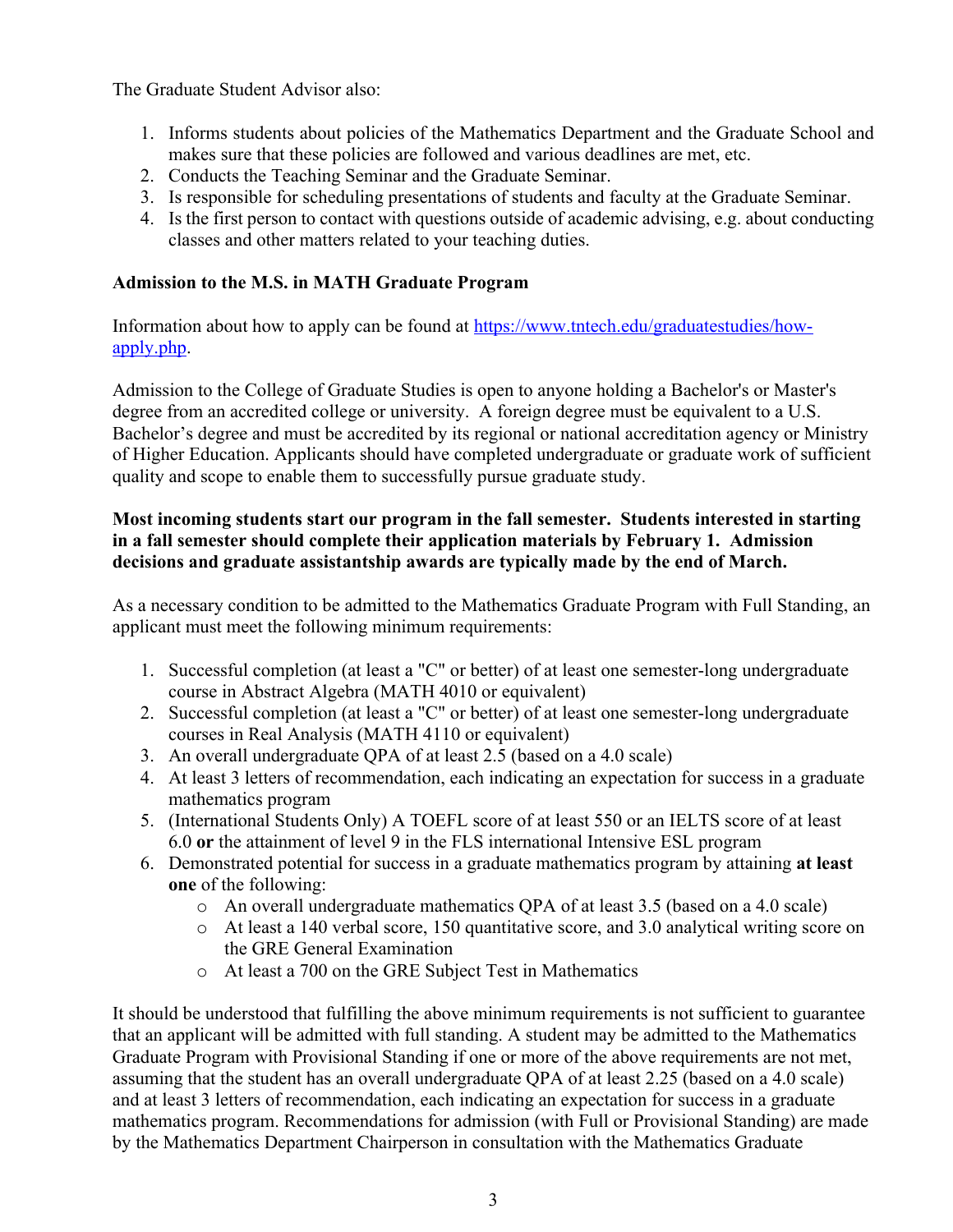Committee based upon an analysis of the applicant's mathematical background and potential for success in the Mathematics Graduate Program. A student in Provisional Standing may be reclassified to Full Standing once the student has satisfied the appropriate requirements detailed in the admission letter.

For the sake of evaluation for an assistantship, applicants are highly encouraged to take both the GRE General Examination and the GRE Subject Test in Mathematics and submit their scores with the application. To receive a graduate assistantship a student must be admitted in Full Standing.

Students who do not hold an undergraduate degree in mathematics or who have not completed an equivalent of four years of university studies in mathematics may be admitted provisionally. They will then be required to complete certain undergraduate courses in mathematics before achieving full standing. These background courses may include MATH 5110/5120 Advanced Calculus I-II, MATH 4010/4020 Modern Algebra I-II, or MATH 3400 Introduction to Concepts of Mathematics (to see course descriptions go to https://www.tntech.edu/cas/math/course-descriptions-and-syllabi.php).

## **Financial Aid: Graduate Assistantships, Tuition and Fee Waivers**

The Department of Mathematics typically awards eight graduate assistantships. Each assistantship covers all tuition and fees and pays a stipend of \$9,600 for the academic year. The stipend is paid over an 8-month period. Currently there is no summer support available. A student must be in Full Standing to be offered an assistantship. In order to remain on a graduate assistantship, all graduate assistants are required to maintain a minimum quality point average of 3.0 each semester, which is equivalent to a B average. Graduate assistantships normally do not cover more than four semesters of study.

Graduate students who are granted an assistantship are required to work 20 hours a week including attending the Teaching Seminar and Graduate Seminar. Graduate assistants with less than 18 hours of graduate course credit are typically assigned to staff the Mathematics Emporium or to serve as a teaching assistant for an instructor of a large section (this involves attending the course lectures, grading papers, and holding office hours to assist students). Graduate assistants who have earned at least 18 graduate credit hours are assigned to teach up to two courses (6 credit hours) per semester. Students normally teach during their second year at Tech after they accumulate at least 18 graduate hours in mathematics during the first two semesters.

Students supported by a graduate assistantship are expected to take 9 credit hours of MATH courses each semester. Graduate students who do not have assistantships are not required to perform any duties; however, they are expected to attend the graduate and teaching seminars.

Students interested in a graduate assistantship are encouraged to take the Graduate Record Exam.

# **Housing**

Graduate students may live on campus or off campus. On-campus housing consists of dormitories and an apartment complex known as *Tech Village*. Dormitory rooms are furnished but the apartments are not. It is possible, for an extra charge, to request a dormitory room without a roommate. Information about on campus housing options and rental rates can be found at: https://www.tntech.edu/reslife/housing/

There are several off-campus apartment complexes located within a short five-ten minute walk to the Tech campus. These apartments usually require a 12-month lease, a down payment for the first month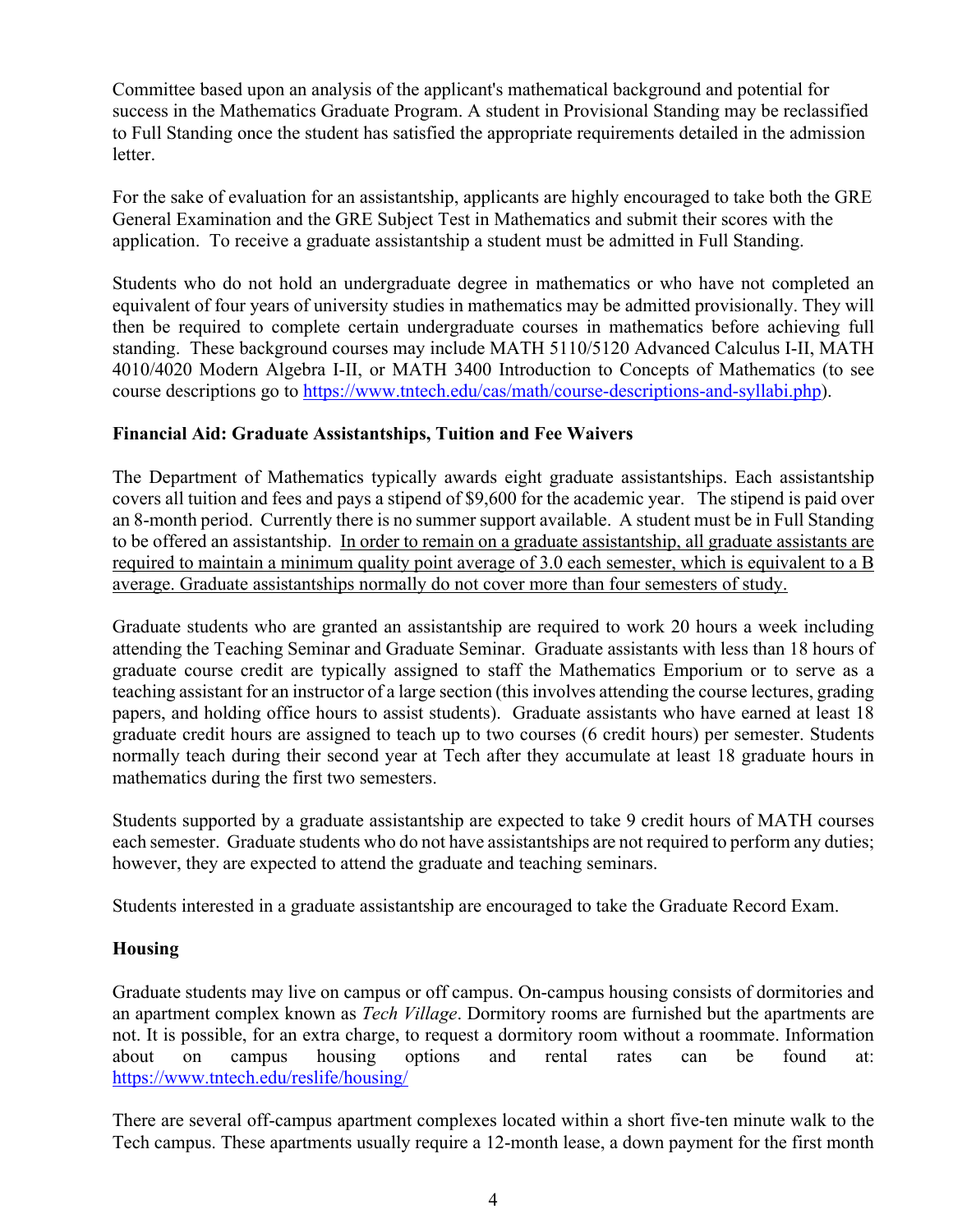and a security deposit equal to one month of rent. Various size apartments are available, and graduate students often share them to reduce costs. All units are usually rented two to three weeks before the semester begins.

## **Health Services**

Tennessee Tech's Health Services is located at the corner of 7th and Mahler Avenue (east side of Bell Hall near the railroad tracks). Our health care providers are experienced in treating various medical problems. We offer acute and urgent care, preventive care, immunizations, and allergy shots. Our professional staff includes a physician, family nurse practitioners (FNP), nurses, and a pharmacist. Also, we have a pharmacy technician and administrative associates as our support staff.

All services are available to full-time and part-time registered students and faculty/staff at Tennessee Tech. Services are NOT available to families of students or to families of faculty/staff.

It is best to make an appointment; however, walk-ins may be available if time permits. Please call 931-372-3320, or schedule an appointment online via the Eagle Wellness Portal.

## **Practical Matters**

The following is a list of some practical things that graduate students should know about:

- 1. Each graduate student will need an I-9 card as well as a Social Security Number before starting their first semester. While U.S. students already have such a number, each international student will need to apply for that number at the Social Security Office located at 1145 Perimeter Park Drive in Cookeville. Please call that office at 1-888-717-1528 to find out when the office is open. There is no charge to apply for the number.
- 2. Each graduate assistant will need to open a bank account at a local bank since assistantship stipends are paid via direct deposit.
- 3. There is one ATM (cash machine) on campus in the University Center on the ground floor.
- 4. A campus medical clinic (Tech Health Services) open to students is located in Bell Hall.
- 5. The International Education Office (located in Derryberry Hall 135, phone 372-3634) is the first and main contact point between international students and the University. It provides orientation to all incoming international students. In particular, it provides rides to a local grocery store at no charge.
- 6. Each graduate student is issued a mailbox in the Mathematics Department Office. Thus, all mail can be sent to the student at the following address: Department of Mathematics, Box 5054, Tennessee Tech University, Cookeville, TN 38505.
- 7. Each graduate assistant is supplied with a desk in the Graduate Student Office located in Bruner 409.
- 8. Please see Alicia Bowman in the departmental office for a key or access code to the Graduate Student Office.
- 9. All new incoming students at any public institution of higher learning in Tennessee who are under 22 years of age and are living in on-campus housing are required to produce proof of adequate immunization against meningococcal disease (meningitis).
- 10. All graduate assistants must complete two online training modules concerning Sexual Misconduct and Discrimination.
- 11. All graduate students should be familiar with the FERPA regulations. A quick fact sheet can be found at: https://www.tntech.edu/records/ferpa.php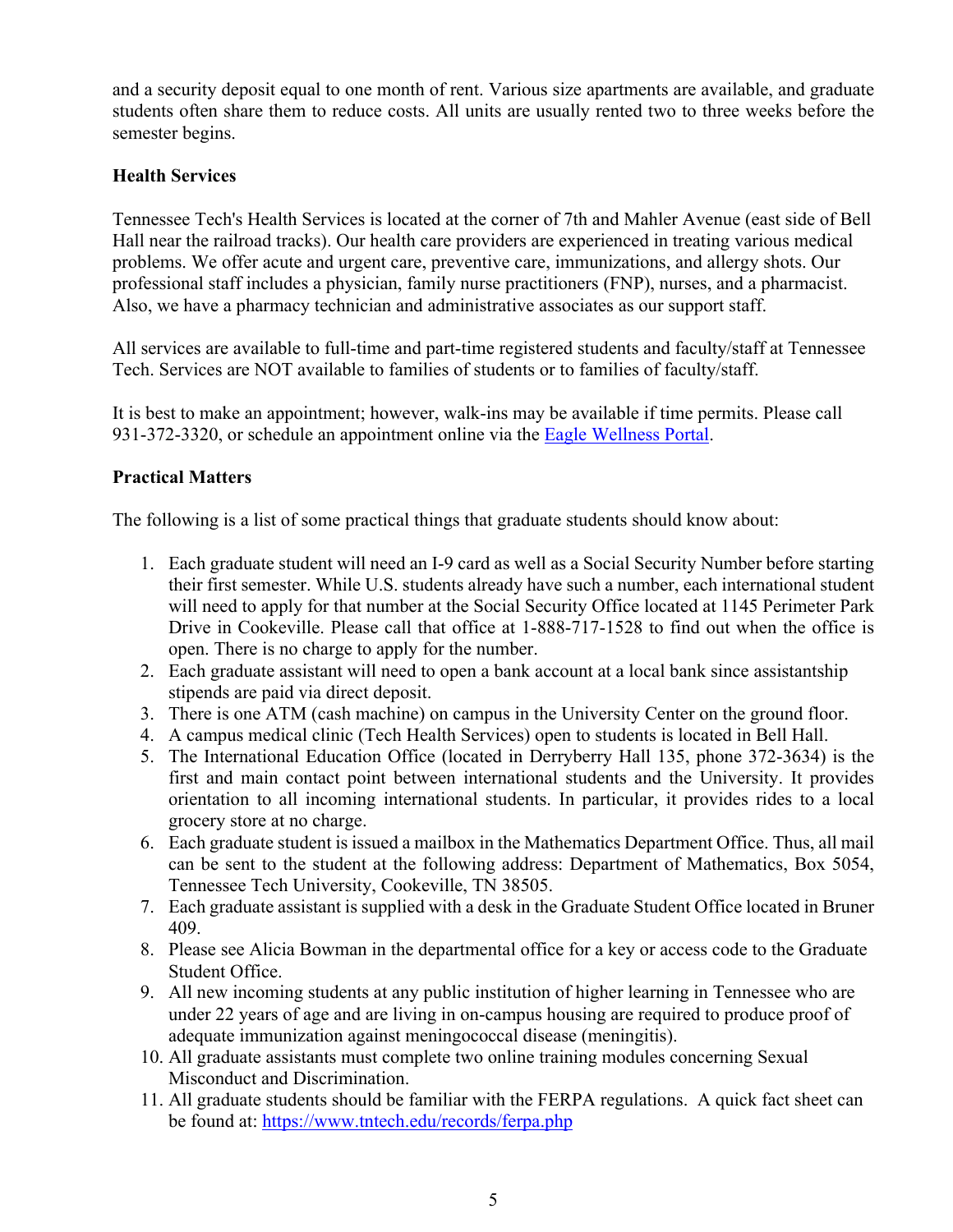## **Program of Study; Faculty Advisor and Advisory Committee**

A few weeks before a student begins graduate study, a provisional Program of Study will be created (identifying the courses to be taken the first semester and a tentative plan for following semesters). During the first year of study each student must select a faculty member to serve as his/her Advisor to supervise the thesis or non-thesis program. The advisor will help the student select an Advisory Committee and finalize a Program of Study to be submitted to the College of Graduate Studies. The signed Program of Study must be filed with the College of Graduate Studies by the end of the semester in which the student will earn 15 graduate credit hours (typically the second semester).

The Faculty Advisor, Advisory Committee members and Program of Study should be determined no later than the middle of the second semester of study. The Graduate Advisor advises the student until the Advisory Committee is formed. Per recommendation of the departmental Graduate Committee, the first and sometimes the second semester schedule may include some additional preparatory courses such as advanced calculus or undergraduate abstract algebra.

## **Requirements for the Master's Degree (M.S.) in Mathematics**

The department offers the Master of Science degree in Mathematics with emphasis in applied mathematics, statistics, and pure mathematics. While the preferred academic background for applicants to the Graduate Program is a B.S. in Mathematics, the department also encourages talented students holding B.S. degrees in areas related to mathematics to apply.

If you have not taken an advanced calculus course or its equivalent or have not taken a two-semester undergraduate course in abstract algebra, you may be required to take these courses before you can take our 6000-level classes.

#### **Requirements for the Thesis Option M.S. degree in Mathematics:**

- \* 3 credit hours of 6000-level Algebra
- \* 3 credit hours of 6000-level Analysis
- \* Two one-year approved sequences (chosen from the list below) totaling 12 semester hours
- \* A written thesis and 6 credit hours of thesis credit
- \* A minimum of 30 graduate credit hours, including at least 21 hours at the 6000 level.

#### **Requirements for the Non-Thesis Option M.S. degree in Mathematics:**

- **\*** 3 credit hours of 6000-level Algebra
- \* 3 credit hours of 6000-level Analysis
- \* 3 credit hours of MATH 6991 Research and Independent Study
- \* Three one-year approved sequences (chosen from the list below) totaling 18 semester hours
- \* A Comprehensive Examination in two of the three subject areas covered by the three required sequences. Selection of the two areas of the examination will be left to the graduate student and to the graduate student's advisor subject to the approval of the student's Graduate Advisory Committee.
- \* A minimum of 33 graduate semester hours, including at least 24 hours at the 6000-level.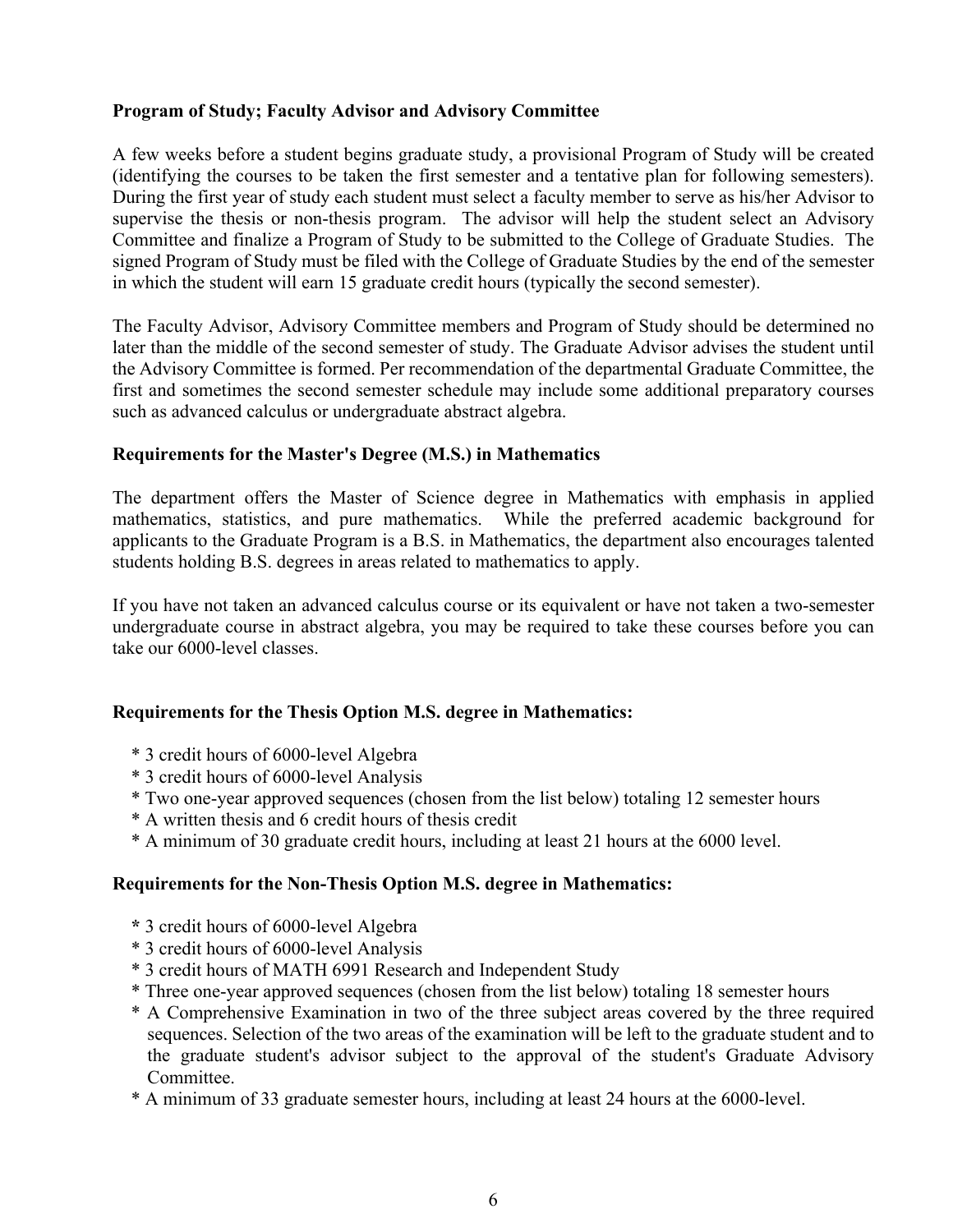## **Graduate School Policy on Comprehensive Examinations for Non-Thesis Option Masters Degree**

"The comprehensive examination for the non-thesis Master's degree will be prepared and administered by the department offering the program. The student's performance on the examination must be reported to the Graduate School by the date for reporting grades of graduating seniors. A student will normally have a maximum of two attempts to pass the comprehensive examination. In extenuating circumstances, and on the recommendation of the student's Advisory Committee, the Chair of the Department, and the Dean of the College, the Associate Vice President for Research and Graduate Studies may grant the student one more attempt to pass the comprehensive examination. This policy was approved at the Graduate School Executive Committee Meeting on April 15, 2003."

#### **Program Description**

The Department of Mathematics offers a comprehensive program leading to a Master of Science degree in Mathematics. The program of study provides suitable preparation for further study at the doctoral level or for a career in teaching, government, or industry. The moderate size of the program encourages faculty-student interaction and allows the student an opportunity to tailor a program of study based on individual background, interest, and goals. Graduate students attend a weekly Graduate Seminar and develop teaching skills through participation in the weekly Teaching Seminar.

The flexibility of our graduate program allows students to concentrate in either pure or applied mathematics, or statistics.

*Pure Mathematics*: The Department regularly offers courses in complex, functional, and real analysis, abstract algebra, linear algebra, graph theory, combinatorics, and less frequently in topology, differential geometry, and number theory. These courses offer a solid background for further graduate study or for a teaching position in a community college.

*Applied Mathematics*: The Department frequently offers several courses in ordinary and partial differential equations and in numerical analysis. Other courses regularly taught include calculus of variations, operational mathematics, and integral equations. These classes provide a good foundation for further graduate study and also support master and doctoral programs in engineering at Tennessee Tech.

*Statistics*: The Department currently offers courses that cover topics in applied regression analysis, analysis of variance, design of experiments, probability theory, mathematical statistics, and stochastic processes. These courses, especially probability and mathematical statistics, provide students with a very good foundation in statistical theory. In the applied statistics courses, students are trained to formulate scientific concepts and problems in mathematical terms, to solve the resulting problems, and to prepare and interpret summary statistical reports. Overall, students learn statistical theory and applications that prepare them for further graduate study and/or careers in business, industry and government.

## **Graduate Courses**

The following graduate courses are offered in the Mathematics Department. Students should consult the Course Offerings Plan at https://www.tntech.edu/cas/math/course-descriptions-and-syllabi.php to find out when a course is scheduled to be offered since most of the upper level courses are not offered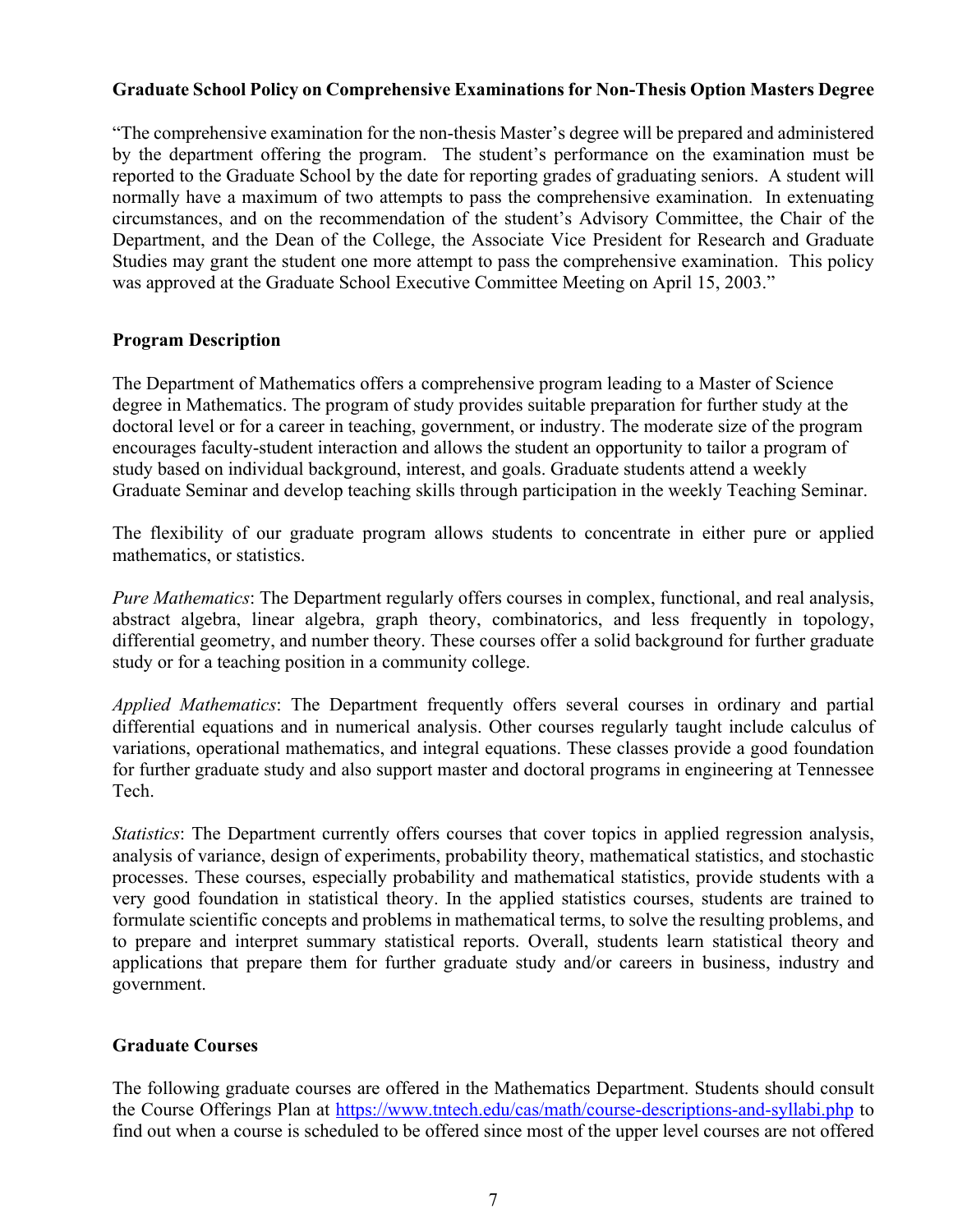each semester. If there are any topics that interest a graduate student but which are not represented as a regular course (for example, algebraic geometry, theory of quadratic forms, Clifford algebras, mathematical physics, and more), a special topics course, MATH 6910, may be requested by the student. Note that MATH 6910-6920 - Special Topics counts toward the degree provided it is taught as a six-hour sequence and that it has received prior approval of the student's Advisory Committee or, if the committee has not yet been appointed, by the Graduate Committee.

Note: Our 5000-level graduate courses are dual-listed as 4000-level undergraduate courses.

| MATH 4010-20 (5010-20) | Modern Algebra I-II. Lec. 3. Credit 3.                              |
|------------------------|---------------------------------------------------------------------|
| MATH 4050 (5050)       | Number Theory. Lec. 3. Credit 3.                                    |
| MATH 4060 (5060)       | Topics in Cryptography. Lec. 3. Credit 3.                           |
| MATH 4110-20 (5110-20) | Advanced Calculus I-II. Lec. 3. Rec. 1. Credit 3.                   |
| MATH 4210-20 (5210-20) | Numerical Analysis I-II. Lec. 3. Credit 3.                          |
| MATH 4250-60 (5250-60) | Advanced Ordinary Differential Equations I-II. Lec. 3. Credit 3.    |
| MATH 4310-20 (5310-20) | Introduction to Topology I-II. Lec. 3. Credit 3.                    |
| MATH 4350 (5350)       | Introductory Combinatorics. Lec. 3. Credit 3.                       |
| MATH 4360 (5360)       | Graph Theory. Lec. 3. Credit 3.                                     |
| MATH 4410 (5410)       | Differential Geometry. Lec. 3. Credit 3.                            |
| MATH 4470-80 (5470-80) | Probability and Statistics I-II. Lec. 3. Credit 3.                  |
| MATH 4510 (5510)       | Advanced Mathematics for Engineers. Lec. 3. Credit 3.               |
| MATH 4530-40 (5530-40) | Linear Algebra I-II. Lec. 3. Credit 3.                              |
| MATH 4550-60 (5550-60) | Mathematics of Investment I-II. Lec. 3. Credit 3.                   |
| MATH 4610 (5610)       | History of Mathematics I. Lec. 3. Credit 3.                         |
| MATH 4620 (5620)       | History of Mathematics II. Lec. 3. Credit 3.                        |
| MATH 4710 (5710)       | Vector Analysis. Lec. 3. Credit 3.                                  |
| MATH 4750 (5750)       | Category Theory of Sets. Lec. 3. Credit 3                           |
| MATH 4850 (5850)       | Computational Algebraic Geometry I. Lec. 3. Credit 3                |
| MATH 4860 (5860)       | Computational Algebraic Geometry II. Lec.3. Credit 3                |
| MATH 4910-20 (5910-20) | Directed Readings. Credit 3.                                        |
| MATH 4950 (5950)       | Topics in Mathematics. Lec. 3. Credit 3.                            |
| <b>MATH 4970</b>       | Senior Seminar. Credit 1, 1 hour                                    |
| MATH 4991, 4992, 4993  | Mathematical Research. Credit 1, 1 hour; 2, 2 hours; 3, 3 hours     |
| <b>MATH 6010-6020</b>  | Functional Analysis I-II. Lec. 3. Credit 3.                         |
| <b>MATH 6070-6080</b>  | Applied Linear Statistical Methods I-II. Lec. 3. Credit 3.          |
| <b>MATH 6110-6120</b>  | Abstract Algebra I-II. Lec. 3. Credit 3.                            |
| <b>MATH 6150</b>       | Mathematical Modeling. Lec. 3. Credit 3.                            |
| <b>MATH 6170-6180</b>  | Experimental Design I-II. Lec. 3. Credit 3.                         |
| MATH 6210-6220         | Topology I-II. Lec. 3. Credit 3.                                    |
| <b>MATH 6240-6250</b>  | Representations and Characters of Groups I-II. Lec. 3. Credit 3.    |
| <b>MATH 6270</b>       | Mathematical Statistics. Lec. 3. Credit 3.                          |
| MATH 6310-6320         | Complex Analysis I-II. Lec. 3. Credit 3                             |
| MATH 6370-6380         | Probability Theory and Stochastic Processes I-II. Lec. 3. Credit 3. |
| <b>MATH 6410-6420</b>  | Real Analysis I-II. Lec. 3. Credit 3.                               |
| <b>MATH 6450</b>       | Advanced Theory of Computation. Lec. 3. Credit 3.                   |
| <b>MATH 6470</b>       | Environmental Statistics. Lec. 3. Credit 3.                         |
| <b>MATH 6460</b>       | Computational Methods for Graphics and Modeling. Lec. 3. Cr. 3.     |
| <b>MATH 6510</b>       | Finite Difference Solutions of PDE's. Lec. 3. Credit 3.             |
| <b>MATH 6520</b>       | Finite Element Solutions of PDE's. Lec. 3. Credit 3.                |
| <b>MATH 6530</b>       | Integral Equations and Applications. Lec. 3. Credit 3.              |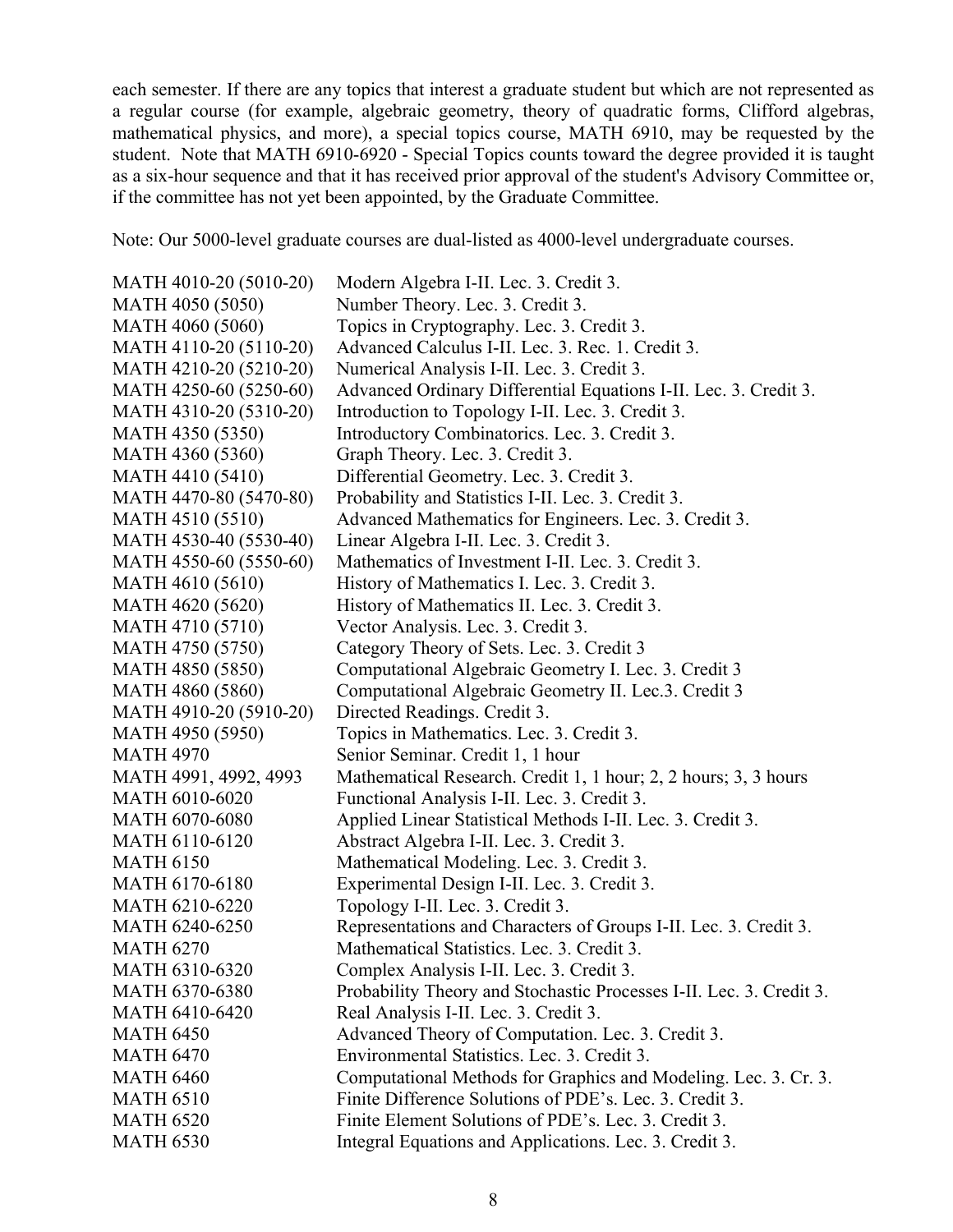| Calculus of Variations and Applications. Lec. 3. Credit 3. |
|------------------------------------------------------------|
| Operational Mathematics. Lec. 3. Credit 3.                 |
| Partial Differential Equations. Lec. 3. Credit 3.          |
| Mathematics Seminar. Lec. 1. Credit 0-1.                   |
| Special Topics in Mathematics. Credit 1-3.                 |
| Research and Thesis. Credit 3,6.                           |
| Research and Independent Study. Credit 1-3.                |
|                                                            |

For more information go to **https://www.tntech.edu/cas/math/course-descriptions-and-syllabi.php.**

## **Approved Sequences**

Every graduate student choosing the Thesis Option must select two sequences totaling 12 credits from among the ones listed below. Every graduate student choosing the Non-Thesis Option must select three sequences totaling 18 credits from among the ones listed below.

- MATH 6010-6020 Functional Analysis I and II
- MATH 6070-6080 Applied Linear Statistical Methods I and II
- MATH 6110-6120 Abstract Algebra I and II
- MATH 6170-6180 Experimental Design I and II
- MATH 6210-6220 Topology I and II
- MATH 6240-6250 Representations and Characters of Groups I and II
- MATH 6310-6320 Complex Analysis I and II
- MATH 6370-6380 Probability Theory and Stochastic Processes I and II
- MATH 6410-6420 Real Analysis I and II
- MATH 6450 Advanced Theory of Computation and MATH 6460 Computational Methods for Graphics and Modeling
- MATH 6910-6920 Special Topics in Mathematics
- Any two of the following courses (four must be taken in order to complete two sequences):
	- o MATH 6510 Finite Difference Solutions of Partial Differential Equations
	- o MATH 6520 Finite Element Solutions of Partial Differential Equations
	- o MATH 6530 Integral Equations and Applications
	- o MATH 6540 Calculus of Variations and Application
	- o MATH 6610 Operational Mathematics
	- o MATH 6810 Partial Differential Equations

#### **Permissible Loads**

Nine credit hours per semester is a full load for a graduate student. During the summer semester, six hours is considered full-time for a graduate student. A full-time graduate assistant may not exceed 12 hours of credit per semester and the graduate assistantship tuition and fee waiver only applies for up to 9 credit hours of MATH courses.

An international student must be a full-time student at Tennessee Technological University August through May. Each semester except summer, an international student must earn a minimum of 9 credit hours if a Master's candidate and 6 credit hours if a Ph.D. candidate.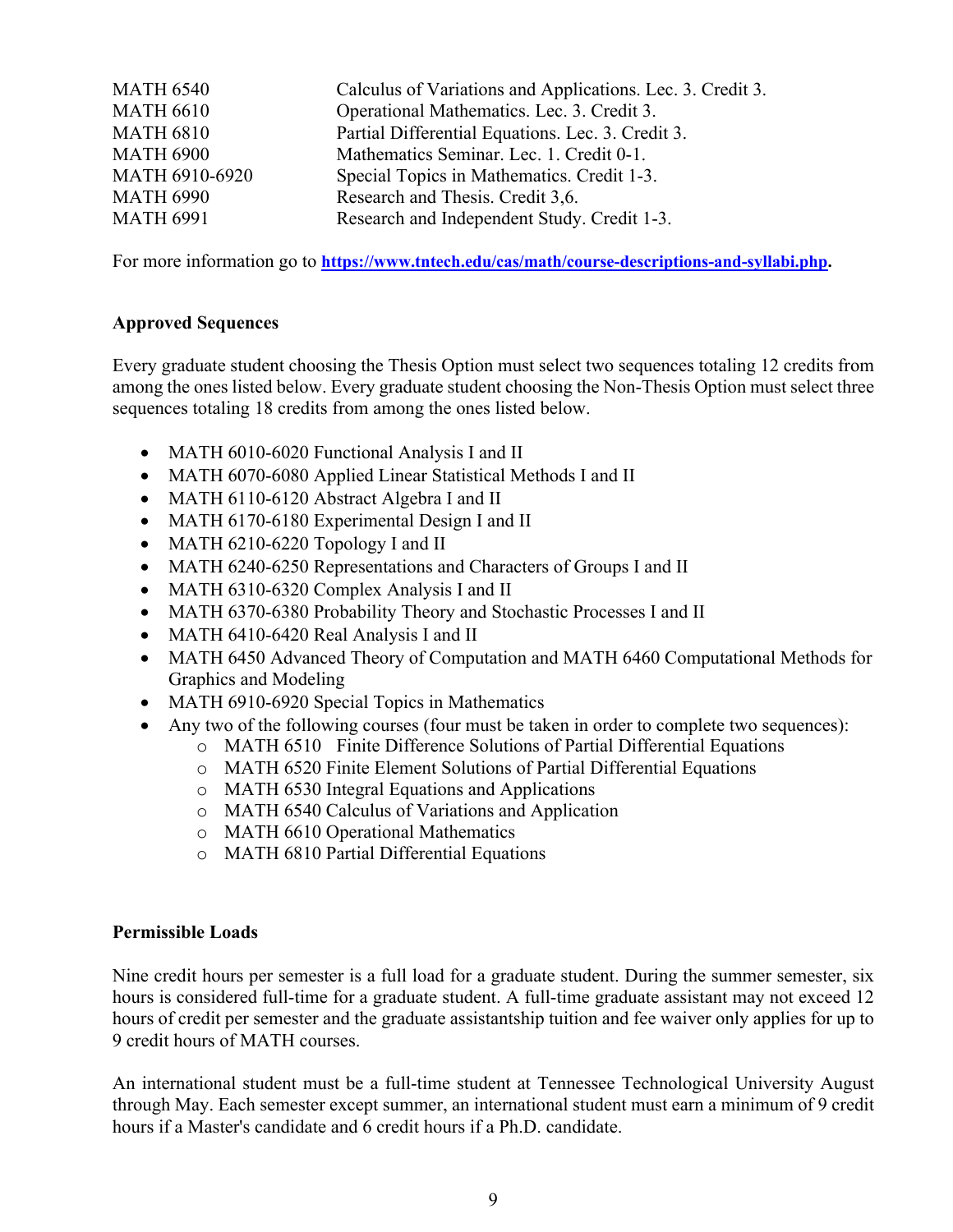A U.S. graduate student must be enrolled in at least 9 graduate hours and work no more than 20 hours per week in order to have his or her wages excluded from FICA/Medicare taxes (7.65 percent of the student's wages). (FICA/Medicare does not apply to international students.)

\*\*\*In the Mathematics Department, all full-time graduate students receiving an assistantship are expected to complete 18 graduate hours of mathematics by the end of their second semester.<sup>1</sup>

# **Drop Policy**

The Drop Policy for graduate students shall be consistent with the policy for undergraduate students. That is, graduate students are permitted to drop a course without a grade on the same day that undergraduate students drop a course without a grade. Graduate students are permitted to drop a course with a "W" grade on the same day that undergraduate students drop a course with a "W" grade.

# **Academic Resources**

- Each graduate assistant is provided with a personal computer on his/her desk in the Graduate Student Office (Bruner 409). These computers are networked and are connected to a laser printer located in the same office.
- All students have on-line access to MathSciNet that contains Mathematical Reviews published on the Web by the American Mathematical Society.
- All students have access to the Tech University Library On-line Catalog.
- Tutoring, weekly teaching seminars, and interaction with other faculty members help graduate students formulate teaching philosophies and improve their teaching skills during their first year of graduate studies.
- The department makes every effort to support presentations made by graduate students at regional and national mathematics conferences and workshops.
- Weekly seminars give all graduate students the opportunity to learn about various active research topics and branches of mathematics not normally covered in regular courses.

# **Additional Highlights of the Program**

- Each graduate student has a workspace in the Graduate Student Office in Bruner 409. A refrigerator, microwave, and coffee maker are available for students in a nearby departmental kitchen.
- The Faculty Lounge is open to our graduate students.
- Students are encouraged and invited to interact with faculty on various research projects. This should help students in their pursuit of advanced degrees in mathematics and other fields.
- Students have easy access to mathematics typesetting software such as TeX, LaTeX and a laser printer in the graduate office. A PostScript network printer, a copier, a scanner, and a fax/telefax machine are located in the Mathematics Department Office and are available to the graduate students.
- A variety of mathematical, statistical, and programming software such as Maple, Matlab, SAS, StatGraph, Cyclone, C++, and more, are available on the computer network from the computer lab or from the graduate student office.

<sup>&</sup>lt;sup>1</sup> Approved by the Mathematics Department faculty on September 5, 2002.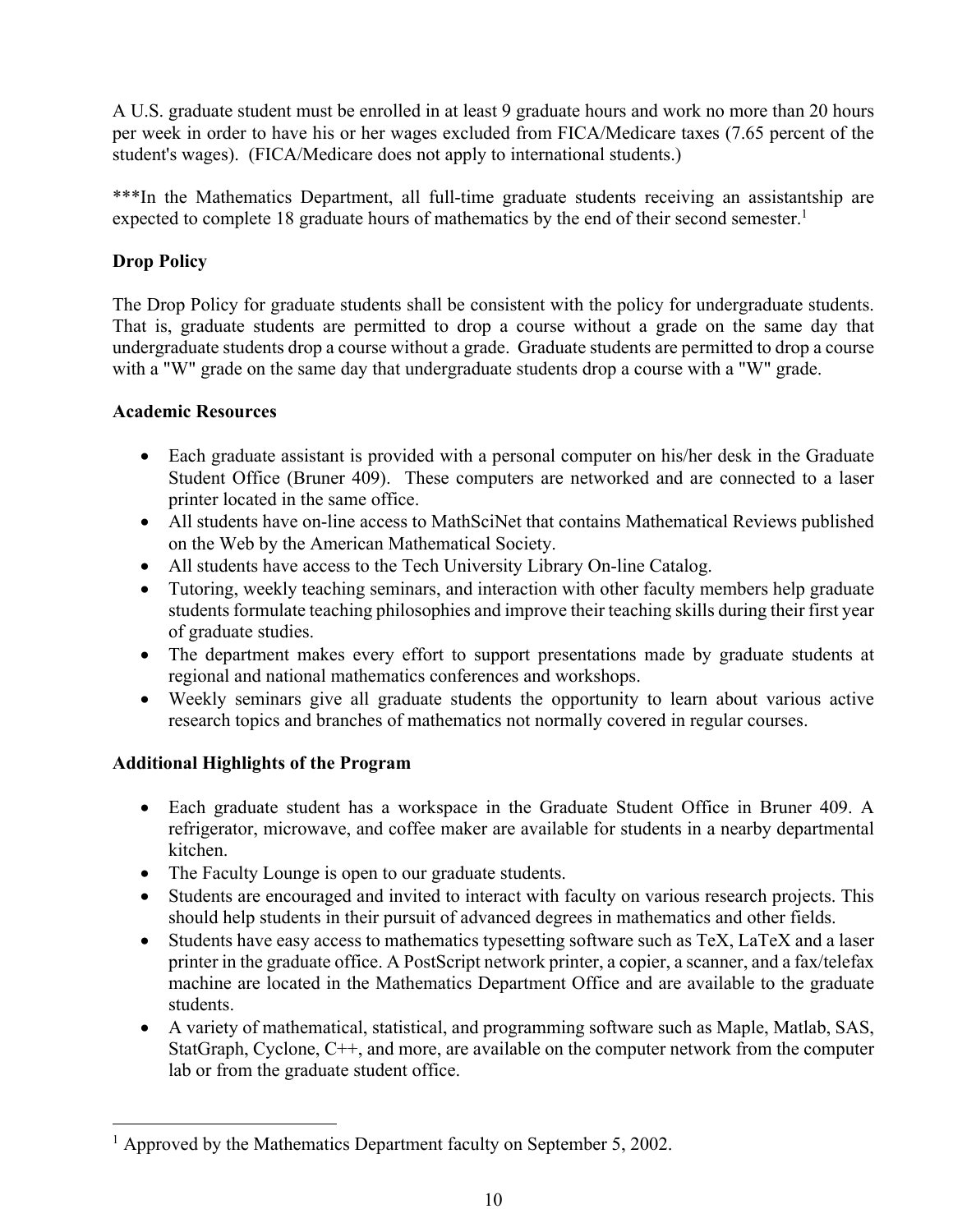- In our program, students are able to have a significant amount of one-on-one interaction with faculty members.
- Students can apply to the College of Arts & Sciences for up to \$350 to attend a conference to present the results of their research (see https://www.tntech.edu/cas/graduatestudenttravelsupport.php).

## **Advice for first year students**

- Take excellent notes and work as many homework problems as you can.
- Make friends with other graduate students with whom you can study. Your teachers will tell you to what extent you may or may not collaborate on homework problems with your classmates.
- Concentrate on learning mathematics and selecting an advisor/subject area. Talk with the teachers with whom you might be interested in working with.
- Watch and learn from more advanced students.

## **Advice for second year students**

- Plan with your advisor when to take comprehensive exams or submit thesis chapters.
- Meet with your advisor regularly. Do not be shy about seeking advice or help.
- Try to prepare a talk or poster you could present at Student Research Day.
- Do not put off writing your thesis until your last semester; it takes more time than you might expect.
- Prepare your C.V. to apply for jobs or prepare applications for Ph.D. programs.

#### **Faculty Interests**

**Dr. Michael Allen**, Ph.D., University of Georgia, 1997, Time Series, Bootstrapping, Re-sampling Methods and Time Series

When dealing with statistical models, there are usually conditions and criteria which must be met in order for the model to be valid. For instance, in simple linear regression, classical analysis requires that the error terms be normally distributed. If the errors terms are far from normal, then classical inference methods do not apply. My current research deals with relaxing such criteria for some more advanced statistical models, like spatial and logistic models, in order to find new robust methods of statistical inference for these models.

**Dr. Amy Chambers**, Ph.D., University of Colorado, 2006, Functional Analysis and Operator Theory.

My current research began in the area of multiresolution wavelet theory, but the connection between multiresolution wavelet theory and representations of the Cuntz algebras led into the realm of tensor products, conditional expectations, and graph  $C^*$ -algebras. The Cuntz algebras have proved very useful in the classification of certain types of C\*-algebras. These algebras show up as examples in many mathematical contexts, including the area of multiresolution wavelet theory. They are prototypes of those simple, purely infinite, separable, and nuclear C\*-algebras that have recently been classified up to \*-isomorphism. Since the classification of these algebras is understood, it then becomes of interest to see how Cuntz algebras, and more generally graph C\*-algebras, can be embedded into other such algebras as subalgebras, and if so, whether or not conditional expectations exist onto these subalgebras.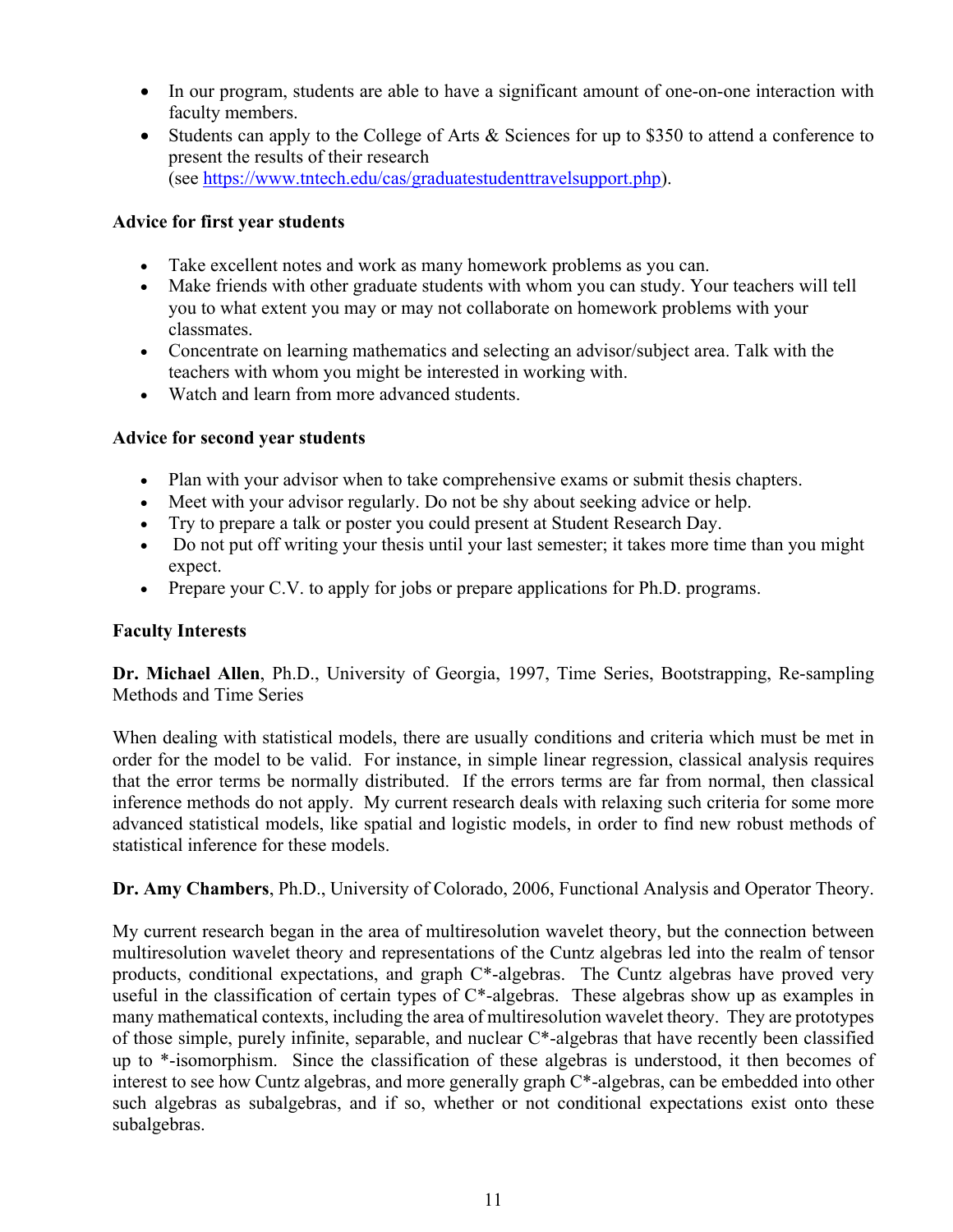**Dr. Christopher Davis**, Ph.D., University of North Carolina at Charlotte, 2011, Meshless Boundary Particle Methods for Boundary Integral Equations and Meshfree Particle Methods for Plates

**Dr. Andrew Hetzel**, Ph.D., University of Tennessee Knoxville, 2003, Multiplicative ideal theory with an emphasis on the study of prime ideals, and probabilistic studies in linear algebra and number theory.

In my first area of research, I explore the connections prime ideals have with some of the most powerful and useful properties in algebra, such as integrality, flatness, and unique factorization of elements. Often, topological considerations and notions from the theory of partially ordered sets are central to such an exploration. In this area of research, I am currently interested in certain generalizations of the notion of "prime ideal", contractions of chains of prime ideals, and the study of particular non-chains of prime ideals. In my second area of research, I examine the probabilities that certain properties hold either within special subsets of matrices or within special subsets of the rational numbers. I have recently led a productive undergraduate research project in this area, and am currently interested in answering several open questions (potentially well-suited for a graduate student) that remain from that project. A major thread that runs through both of my areas of research is the extension of results predicated on a finite set of data to results predicated on a corresponding infinite set of data.

**Dr. Damian Kubiak,** , Ph.D., University of Memphis, Memphis, TN, 2012, Banach Spaces, Function Spaces, Operator Theory, Functional Analysis and Interpolation Theory.

My research interests lie mainly it the theory of Banach spaces. Among others, I am interested in geometry of general Banach spaces, that is these properties which are preserved by linear isometries but not necessarily by isomorphisms. I also study and characterize certain geometric properties in specific classes of function spaces (Orlicz spaces, Lorentz spaces, Musielak-Orlicz spaces, Orlicz-Lorentz space, Cesaro spaces and others). In case of (at least some) infinite dimensional spaces many interesting geometric peculiarities occur which are not present in finite dimensional cases.

**Dr. Richard Le Borne**, Ph.D., University of California, San Diego, 1993, Numerical analysis, scientific computation, signal processing

Signal processing can be characterized as the study of problems involving information that, after having been transmitted, is altered in some undesirable way before being received at its desired destination. The aim is to intelligently and efficiently separate from the collected data that part which is not desired. Applications that can be associated with signal processing are ever growing and include such diverse fields as biomedical engineering, radar, control and communications.

My research has concentrated on the numerical analysis of adaptive filtering algorithms in signal processing. In particular, I have worked to improve the theoretical understanding of algorithmic performance, i.e., analyzing the numerical behavior of adaptive filtering algorithms. Additionally, and to address the apparent confusion regarding numerical analysis techniques employed on algorithms and their meaning with respect to the value of an algorithm's computed result, I have worked to facilitate the correct interpretation given by numerical analysis that is employed on signal processing algorithms.

My current and ongoing research continues in this direction and devotes attention to the interconnectiveness relating an analysis involving exact arithmetic (perturbation analysis) to one assessing the effect from finite precision arithmetic. Results have been applied to specific solution methods such as the so-called lattice and transverse-based algorithms.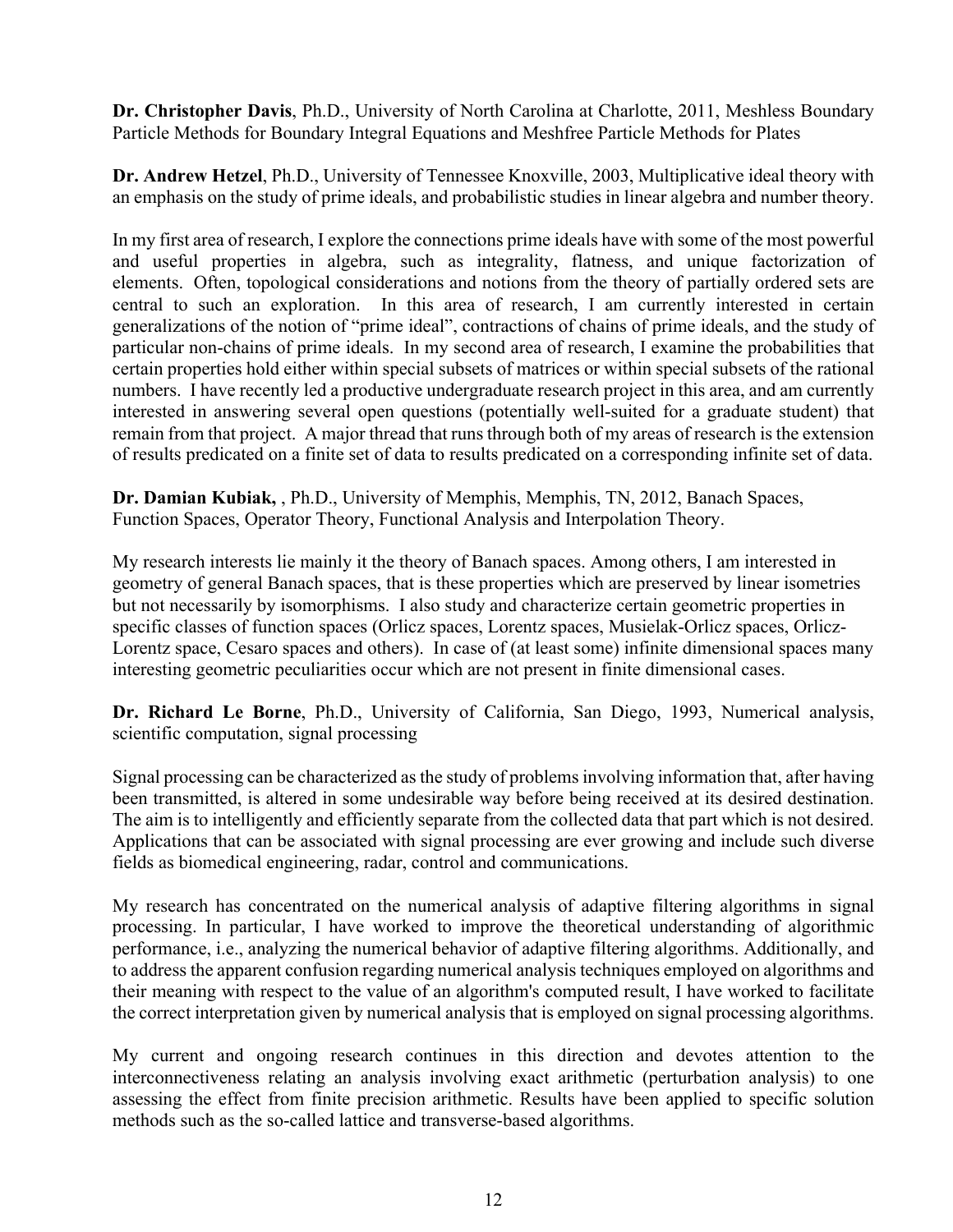## **Dr. Yung-Way Liu**, Ph.D., University of Delaware, 1987, Partial Differential Equations

My research interests include Differential Equations and Integral Equations with applications. My graduate teaching interests are Partial Differential Equations, Integral Equations, Calculus of Variations, Numerical Analysis and Numerical Solutions to PDE. During the past ten years I have supervised many graduate students who have written theses on various applied areas. Thesis topics include Integral Equations, Singular Perturbations, Liapunov Stability, Bifurcations of Chaotic Systems, and Linear Programming.

**Dr. Motoya Machida,** Ph.D., The Johns Hopkins University, 1999, Probability and Statistics; Perfect sampling methods, Markov chain Monte Carlo, and Bayesian inference.

Markov chain Monte Carlo (MCMC) is extremely useful when it is intractable to sample directly from distribution of interests. In MCMC methodology, one designs a Markov chain whose stationary distribution is the target distribution, and runs the Markov chain for a long time. The analysis of rate of convergence can provide information necessary to decide the running time, but such analysis is very difficult or even found impossible in practice. The emergence of perfect sampling---coupling from the past (CFTP) algorithm is largely studied and used for its ease of implementation; my research is motivated by the development of the prefect rejection algorithm---a currently less-used alternative.

The practicality of perfect sampling is of great interest in Bayesian inference. For example, Hobert, Robert, and Titterington (1999) studied the CFTP algorithm for the MCMC evaluation of simple mixtures. I began my own investigation on the perfect rejection algorithm for the mixture model. In doing so, I hope to demonstrate that the perfect rejection algorithm has its own advantage in practice and can be a genuinely useful alternative to the CFTP algorithm.

**Dr. Brian O'Connor**, Ph.D., University of Illinois, 1977, Numerical Analysis, Partial Differential Equations

My area of expertise is in the areas of numerical analysis and partial differential equations. Specifically, I am interested in the finite element method as a tool for solving partial differential equations, usually elliptic PDE's. I have taught a course, Finite Element Solutions of PDE's, Math 6520, several times. I also regularly teach, on the graduate level, Math 6510 - Finite Difference Solutions of PDE's, and Math 6610 - Operational Mathematics, which deals with Laplace and Fourier transforms. Undergraduate courses taught frequently include the calculus sequence, advanced math for engineers, and numerical analysis.

Master theses that I have supervised have been in the areas of Laplace transforms, Fourier series, integral and differential equations, PDE's in several variables, infinite series, and optimal paths.

Other areas of interest include pedagogy, mathematical puzzles, and mathematical aspects of baseball.

**Dr. Alexander Shibakov**, Ph.D., Auburn University, 1998, Topology, Functional, and Set Theory

Topology can be defined as a branch of mathematics that studies shape and continuity, while Functional Analysis concentrates on studying functions and families of functions and Set Theory provides the foundation for mathematics. I'm also interested in the theory of Partial Differential Equations, and (outside of mathematics) image synthesis and hardware simulation.